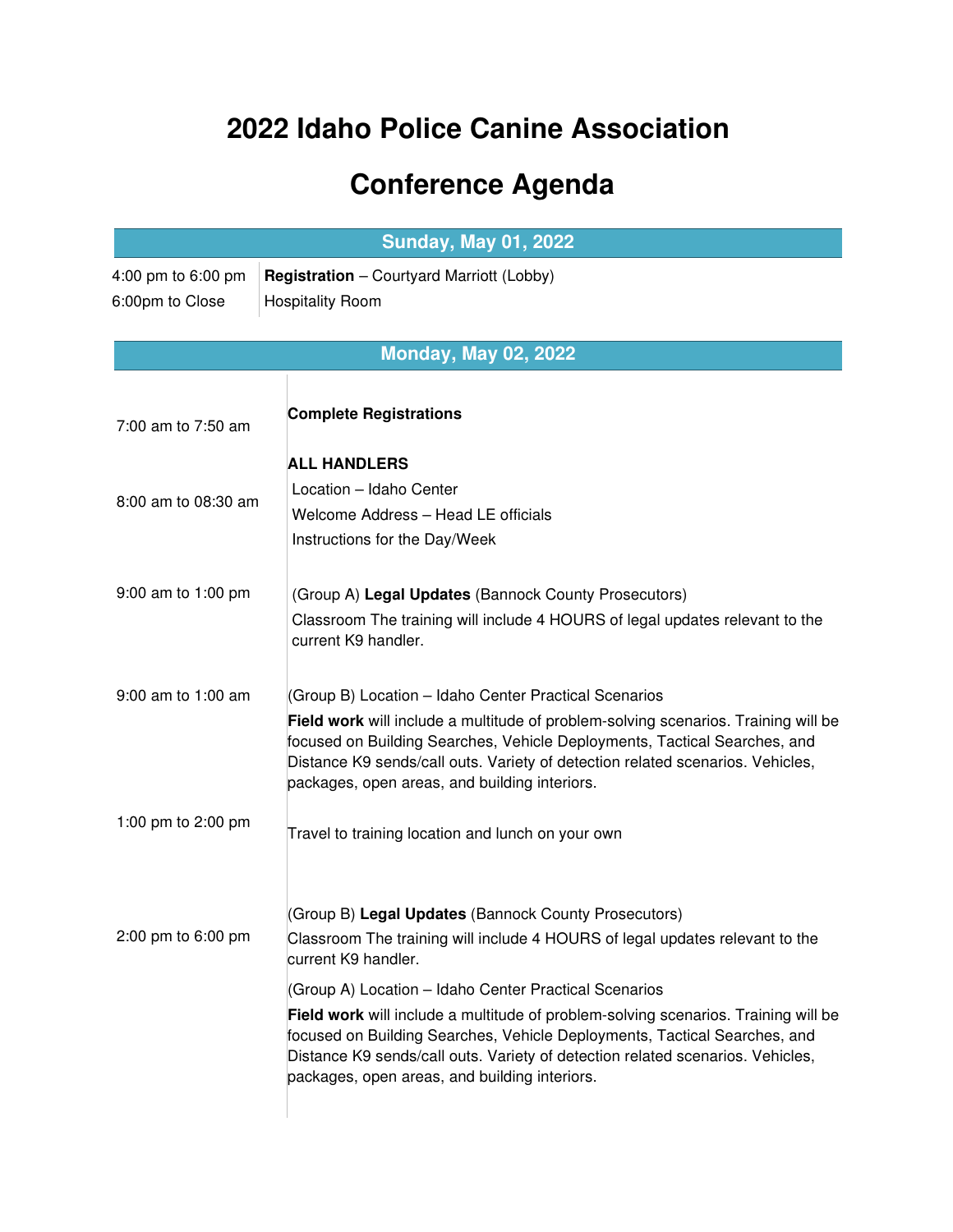| <b>Tuesday, May 03, 2022</b> |                                                                                                                                                                                                                                                                                                                                                                        |  |
|------------------------------|------------------------------------------------------------------------------------------------------------------------------------------------------------------------------------------------------------------------------------------------------------------------------------------------------------------------------------------------------------------------|--|
| 8:00 am to 1200 pm           | (Group B) Concealed Compartments (Mark Ingals RCMP)<br>Classroom The training will include 4 HOURS of current trends in hidden<br>compartments utilizing vehicles. This information is extremely relevant to the<br>current K9 handler.                                                                                                                                |  |
| 8:00 am to 12:00 pm          | (Group A) Location - MPD Training Facility/ACSO Training Facility<br>Field work will include a multitude of problem-solving scenarios. Training will<br>be focused on Building Searches, Vehicle Deployments, Tactical Searches,<br>and Distance K9 sends/call outs. Variety of detection related scenarios.<br>Vehicles, packages, open areas, and building interiors |  |
| 12:00 pm - 1:00 pm           | Travel to training location and lunch on your own                                                                                                                                                                                                                                                                                                                      |  |
| 1:00 pm to 5:00 pm           | (Group A) Concealed Compartments (Mark Ingals RCMP)<br>Classroom The training will include 4 HOURS of current trends in hidden<br>compartments utilizing vehicles. This information is extremely relevant to the<br>current K9 handler.                                                                                                                                |  |
| 1:00 pm to 5:00 pm           | (Group B) Location - MPD Training Facility/ACSO Training Facility<br>Field work will include a multitude of problem-solving scenarios. Training will<br>be focused on Building Searches, Vehicle Deployments, Tactical Searches,<br>and Distance K9 sends/call outs. Variety of detection related scenarios.<br>Vehicles, packages, open areas, and building interiors |  |

## **Wednesday, May 04, 2022**

| 8:00 am to 1200 pm  | (Group A) Tactical Perimeters (Jack Schonley)<br>Classroom The training will include 4 HOURS of tactical perimeter application<br>relevant to the current K9 handler.                                                                                                                                                                                                       |
|---------------------|-----------------------------------------------------------------------------------------------------------------------------------------------------------------------------------------------------------------------------------------------------------------------------------------------------------------------------------------------------------------------------|
| 8:00 am to 12:00 pm | (Group B) Location - Ada County Fairgrounds/Boise Fire Training Center<br>Field work will include a multitude of problem-solving scenarios. Training will be<br>focused on Building Searches, Vehicle Deployments, Tactical Searches, and<br>Distance K9 sends/call outs. Variety of detection related scenarios. Vehicles,<br>packages, open areas, and building interiors |
| 12:00 pm - 1:00 pm  | Travel to training location and lunch on your own                                                                                                                                                                                                                                                                                                                           |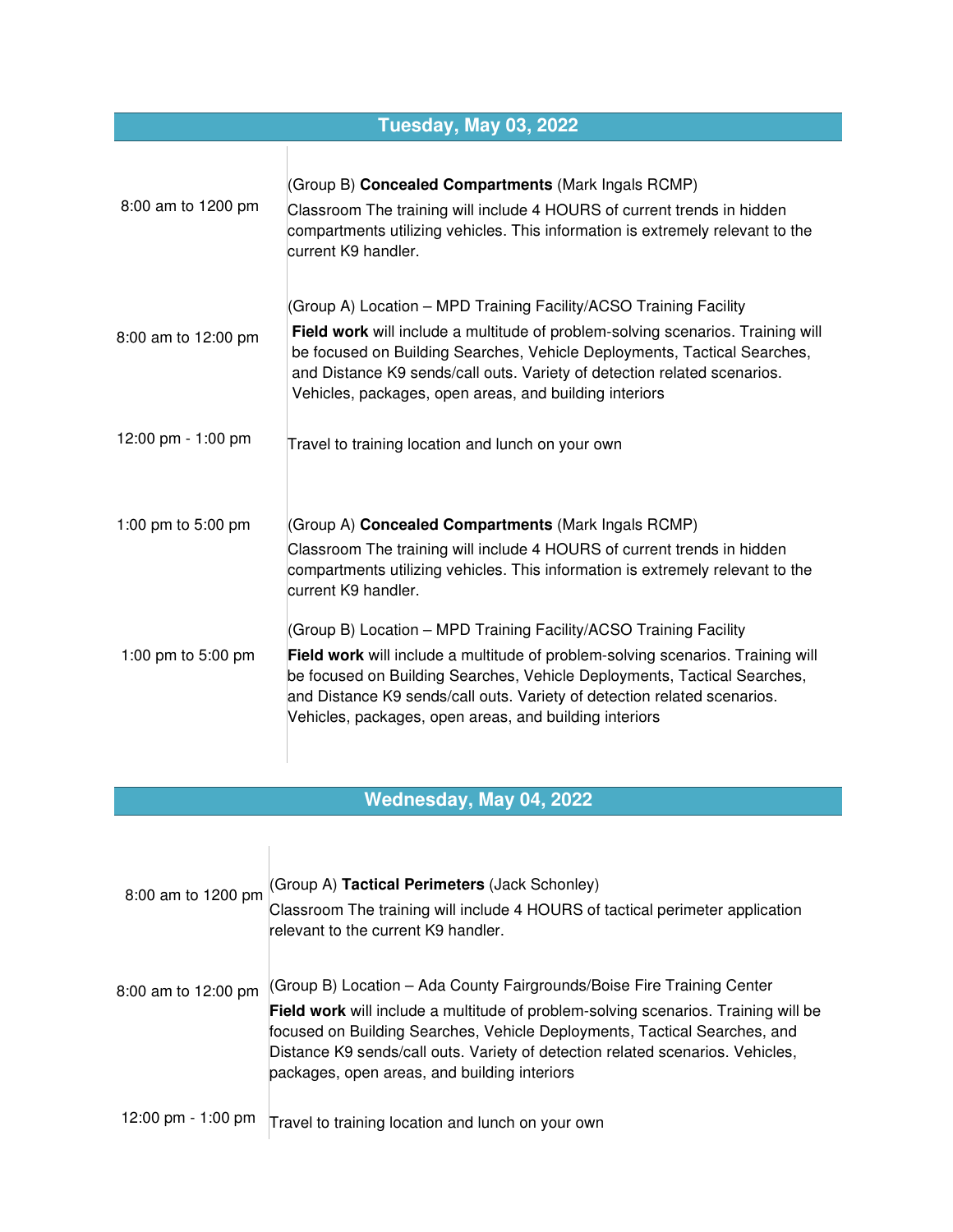| 1:00 pm to 5:00 pm | (Group B) Tactical Perimeters (Jack Schonley)<br>Classroom The training will include 4 HOURS of tactical perimeter application<br>relevant to the current K9 handler.                                                                                                                                                                                                       |
|--------------------|-----------------------------------------------------------------------------------------------------------------------------------------------------------------------------------------------------------------------------------------------------------------------------------------------------------------------------------------------------------------------------|
| 1:00 pm to 5:00 pm | (Group A) Location - Ada County Fairgrounds/Boise Fire Training Center<br>Field work will include a multitude of problem-solving scenarios. Training will be<br>focused on Building Searches, Vehicle Deployments, Tactical Searches, and<br>Distance K9 sends/call outs. Variety of detection related scenarios. Vehicles,<br>packages, open areas, and building interiors |

## **Thursday, May 05, 2022**

|                     | (Group B) K9 First Aid (Dr, Dalton)<br>8:00 am to 1200 pm Classroom The training will include 4 HOURS of K9 first Aid. This application<br>relevant to the current K9 handler. Topics covered will be trauma, choking, general<br>first aid, narcotic ingestion, and other emergency situations.                              |
|---------------------|-------------------------------------------------------------------------------------------------------------------------------------------------------------------------------------------------------------------------------------------------------------------------------------------------------------------------------|
| 8:00 am to 12:00 pm | (Group A) Location - TBD<br>Field work will include a multitude of problem-solving scenarios. Training will be<br>focused on Building Searches, Vehicle Deployments, Tactical Searches, and<br>Distance K9 sends/call outs. Variety of detection related scenarios. Vehicles,<br>packages, open areas, and building interiors |
| 12:00 pm - 1:00 pm  | Travel to training location and lunch on your own                                                                                                                                                                                                                                                                             |
| 1:00 pm to 5:00 pm  | (Group A) K9 First Aid (Dr, Dalton)<br>Classroom The training will include 4 HOURS of K9 first Aid. This application<br>relevant to the current K9 handler. Topics covered will be trauma, choking,<br>general first aid, narcotic ingestion, and other emergency situations.                                                 |
| 1:00 pm to 5:00 pm  | (Group B) Location - TBD<br>Field work will include a multitude of problem-solving scenarios. Training will be<br>focused on Building Searches, Vehicle Deployments, Tactical Searches, and<br>Distance K9 sends/call outs. Variety of detection related scenarios. Vehicles,<br>packages, open areas, and building interiors |